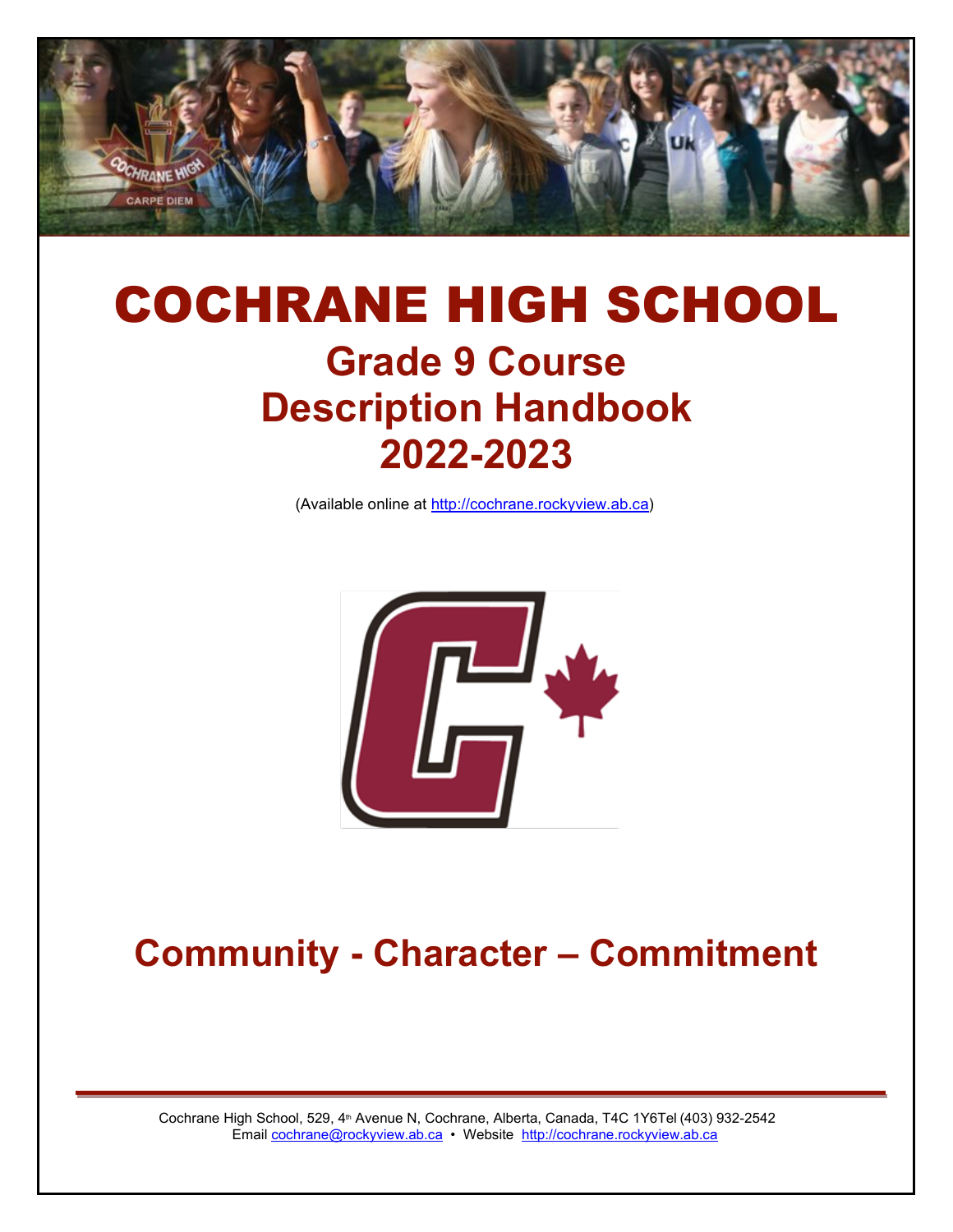# Welcome to Cochrane High School

### **A message from Administration Jeff Chalmers – Principal Jarret Hooper, Tracy Lyons – Assistant Principals**

#### Dear Cobra Community,

We are proud of the wide range of classes that are available to students at Cochrane High School. Each of these courses is the product of a great deal of hard work by the dedicated teachers who passionately deliver these curricula. For more than 50 years, Cochrane High School has come to be known as a place for excellence; excellence in academics, athletics, the arts and in building individuals who understand and appreciate what it means to be a positive community member.

This is truly a special place.  We hope you are excited to be a part of it.  We are very excited to have you here!

#### **PLANNING**

The purpose of this handbook is to help our incoming Grade 9 students plan their educational journey by selecting courses for the upcoming school year. The transition to high school can be intimidating, but we have several supports in place to ensure a smooth beginning for our new secondary students.

One of the main ways we support Grade 9 students beginning their high school career is to employ a "cohort model". Students will have the same teacher for Math and Science and another for Humanities (English Language Arts/ Social Studies). These core courses also run full year (not semestered as other high school courses). We have found that this familiar structure helps bridge students to the high school world, and by continuing with year-long programming in the core subjects, we reduce stress and better prepare students for credit-based and semester courses in Grade 10.

Grade 9 students will also have an opportunity to sample the many option courses available to them. We encourage students to step out of their comfort zone and try new things. Grade 9 is a perfect time to discover new passions.

Our student services team provides tremendous support to students and their families. Our grade team administrators, guidance counsellors and learning support teachers assist in programming to ensure that all students can reach their utmost potential. If you have questions about academic programming, please contact a grade administrator or guidance counsellor and they will do their best to address your concerns.

We wish all our students the greatest success as they join our wonderful learning community at Cochrane High.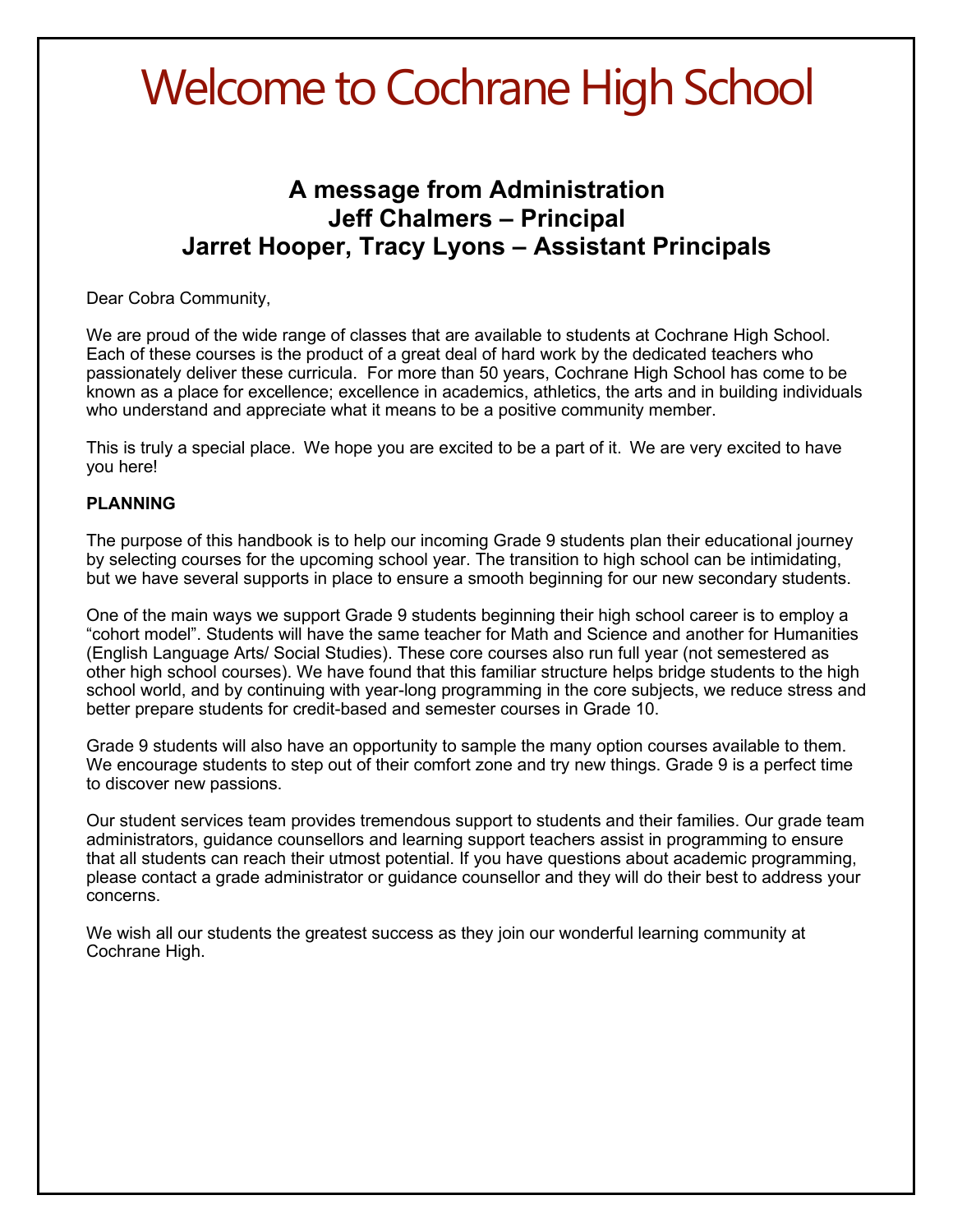## **Grade 9 Required Courses**

#### **English Language Arts 9**

The aim of English Language Arts is to enable each student to understand and appreciate language, and to use it confidently and competently in a variety of situations for communication, personal satisfaction and learning. Students work with a wide variety of texts and explore diverse ways to communicate their understanding with meaning and relevance. French Immersion students take one semester of ELA 9.

#### **French Language Arts 9**

The aim of French Language Arts is to continue the work started at the elementary level in French Immersion. Students will work with a wide variety of texts. Students will also enrich their vocabulary, syntax, comprehension skills, and production skills in order to participate confidently and more effectively in a variety of situations. French Immersion students take FLA and French Social Studies year-long as their Humanities instruction.

#### **Mathematics 9**

Upon completion of the program, students should have a base of knowledge and skills related to Number, Shape & Space, Patterns & Relations, as well as Statistics & Probability, which will prepare them for the further study of Mathematics at senior high school level. (Students will require a simple geometry set containing ruler, protractor and compass as well as a scientific calculator. Graphing calculators are not allowed in Grade 9. Students will be taking their Shape & Space, Statistics & Probability, Number, and Patterns & Relations components in semester two.

#### **Science 9**

.

Science 9 is designed to make students scientifically literate. Students will develop an understanding of basic concepts in biology (biological diversity), chemistry (reactions), physics (electrical principles and technologies), environmental chemistry (river study and waste management) and space systems/space exploration.

#### **Social Studies 9**

Social Studies 9 focuses on citizenship, identity, and quality of life and how Canadians are impacted by political and legislative processes in Canada. The role of economic systems in Canada and the United States will also be examined. The following general outcomes will be addressed: Issues for Canadians, Governance and Rights, Economic Systems in Canada, and the United States. French Immersion students follow the same curriculum, but instruction is given in French**.**

#### **Physical Education / Health and Life Skills 9**

The aim of the Physical Education program is to enable students to lead an active healthy lifestyle. A variety of learning experiences are offered to meet individual differences and provide students with experiences that can contribute to an active and healthy adulthood. Students are encouraged to maintain physical fitness and positive attitudes toward life-long participation in physical activity. The aim of the Health and Life Skills program is to enable students to make well-informed, healthy choices and to develop behaviors that contribute to the well-being of self and others. Three areas of focus are wellness, relationship and life learning choices. A comprehensive health program involves a partnership among home, school and community.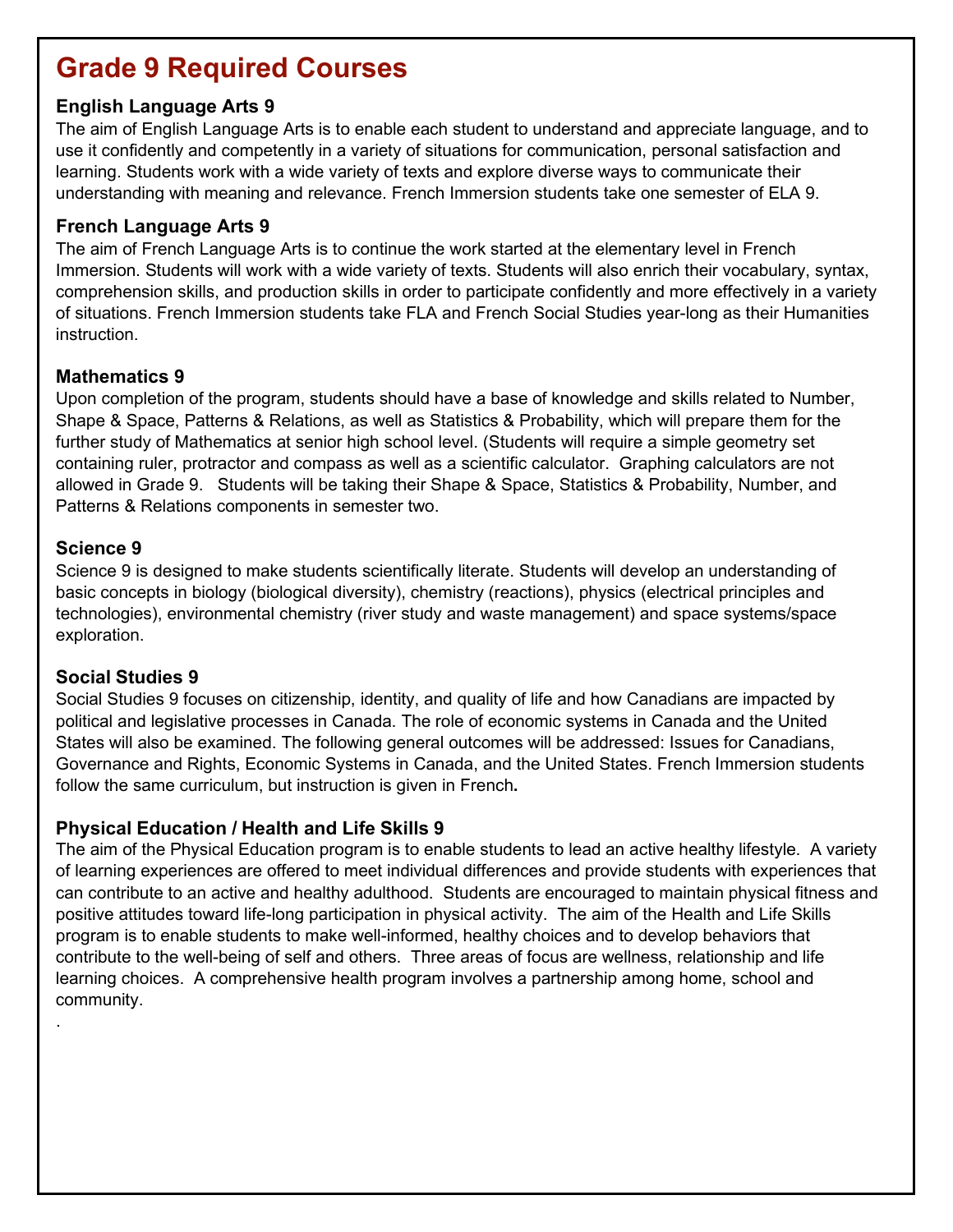## **Grade 9 Options**

Students in grade nine are embarking upon an exciting stage in their educational career. High school is a time of exploration, discovery, and refinement of one's talents. As we prepare students for a busy and changing world, they will be exposed to a breadth of elective courses that will help them to discover and develop their learner skills. Elective courses are an integral part of a balanced education.The foundations of brain research and science reinforce the importance of deliberate and explicit development of students' minds through second language learning, fine arts and kinesthetic education. While we attempt to accommodate all elective requests, timetable and resource constraints may not allow for all requests to be fulfilled. Fees listed are subject to change based on resources and budget.

#### **Art 9 (\$39.00)**

#### The fee is for Art supplies.

Art 9 is a unified sequential course that focuses on three major components of visual learning: Drawings or Delineations - All the ways we record visual information and discoveries. Compositions or Structures- All the ways images are put together to create meaning. Encounters with Art - Where we meet and how we respond to visual imagery. Students in Art 9 will participate in a variety of units such as: painting, sculpture, drawing, printmaking, and mixed media collage. Within each of these units, the students will explore the media, specific techniques as well as art criticism and historic perspectives. Students will learn to organize and present their work in a portfolio format. Students will be expected to pay costs for materials for major projects they may choose to do.

#### **Band 9 (\$65.00)**

This fee includes Clinicians, private lessons, workshops, digital e-print music, classroom music supplies, etc. (School instrument rentals are an additional \$210 fee, and percussion and strings, an extra \$50 fee. All music students also pay a CHSBPA (Band Parent Association) fee of around \$50. The instrumental music program is a yearlong course of study that provides the student with a fun opportunity to develop instrumental music skills through performance. Students will learn some components of theory and history, as they pertain to performance skills and our music repertoire. Band is an incredible opportunity for students who love music and enjoy performing. Outside of the timetable, course activities may include, but are not limited to: music workshops, festival performances, band camps, trips, performance observations, and concerts. Students who join band can also participate in jazz band (platinum band) (**see "J Block Courses"**), and pit orchestra.

#### **Construction 9 (\$45.00)**

Safety glasses required. The fee for construction includes wood, screws, nails, glue, paint, felt, ink, photo supplies, misc. items. This course provides students with an opportunity to develop skills in the areas of woodworking and graphics in preparation for high school CTS courses.

#### **Creator Studios 9 (\$65.00)**

This fee includes a digital media storage device to store student projects on. Creator Studios is a brand newbrand-new program for Creators of all kinds. In this program we will learn Graphic Design, Web Design, Photography, Cinematography, and Broadcast Video. We'll be creating content for our entire school community including posters, short films, promo videos, photo shoots and much more. We will also be live broadcasting school events like sports, theatre, and other school experiences. This is an exciting new opportunity that utilizes brand new feature film quality cameras and professional live broadcast equipment. Students will develop a digital portfolio of their work and have their content featured throughout the school.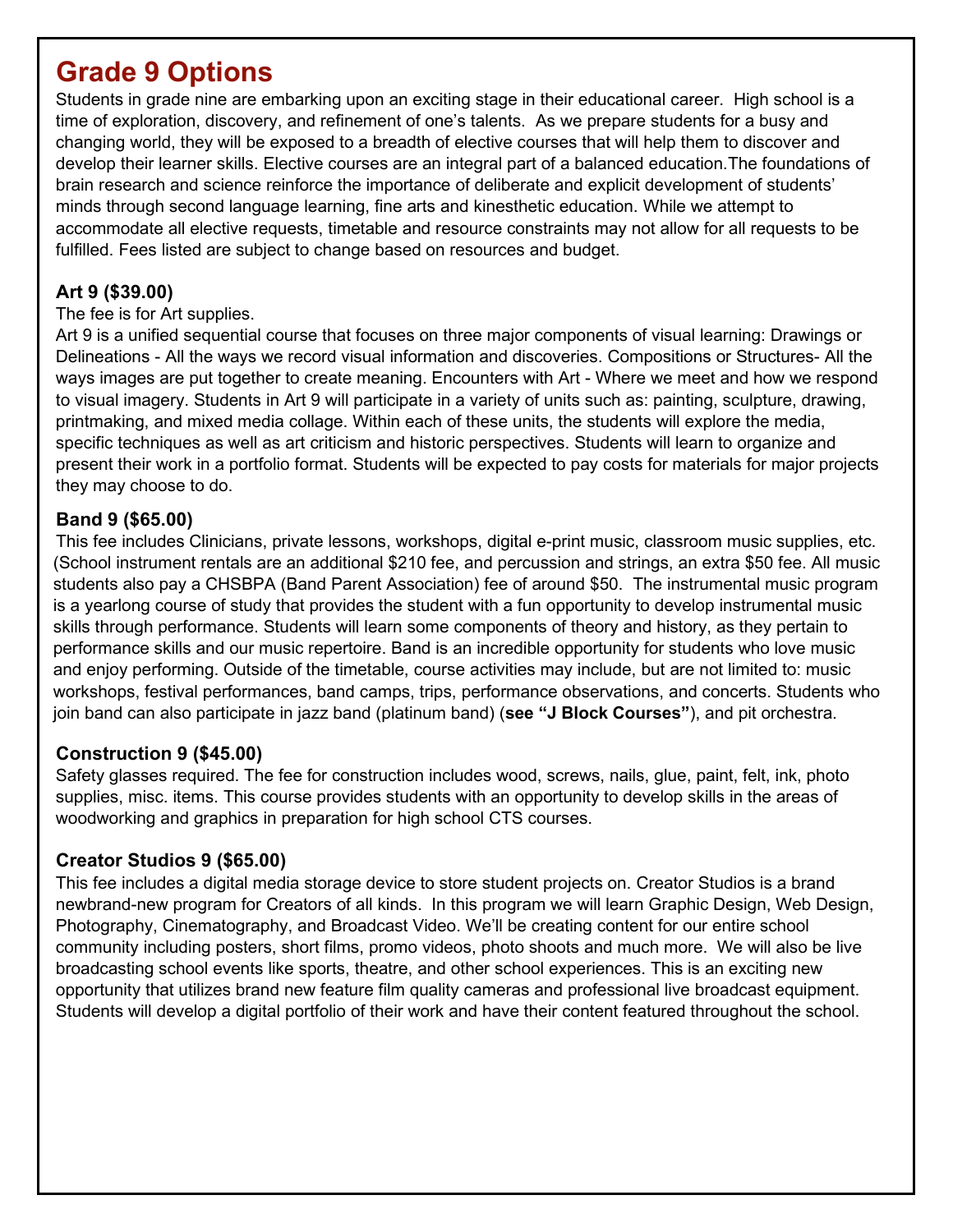#### **Drama 9 (\$35.00)**

This fee includes scripts and workshops. Drama 9 is a course designed to allow students to develop their critical and creative thinking capacities and enhance their verbal and non-verbal communication skills. In Drama 9, the students explore physical and verbal storytelling while developing the confidence to share their ideas confidently and enhanced using the lens of theatre. The course culminates in the students using the knowledge and skills gained to create and perform in an original five-minute mystery or musical performance.

#### **Foods 9 (\$50.00)**

The fee pays for all the consumable groceries and supplies, guest speaker, and supplies., etc. This is an introductory cooking class that covers the following topics: Food and Kitchen Safety, Food Preparation, Time Management, Nutrition Awareness, Canada's Food Guide and Meal Planning. Students will develop basic baking and cooking skills

#### **French as a Second Language (FSL) 9 – (\$20.00)**

Fee Covers: educational opportunities such as field trips, special workshops, and other experiential learning activities. Basic skills in understanding, speaking, reading, and writing will be developed throughout the course. Emphasis will be placed on oral skills and therefore participation is very important. Generally, a student can expect to develop an appreciation and knowledge of the French language and culture using text, music, and shared experiences. Upon successful completion of this course, students proceed to French as a Second Language 10.

#### **Leadership 9 (\$21.00)**

The fee covers supplies used for games, activities, poster making materials, paint, etc. It also pays for food and treats for class as students often stay after school / late to work on projects, and for guest speakers for the program. Designed to develop leadership skills within all students. The goal is to enable students to be more confident in themselves and their abilities to become leaders in their school and community. Topics within the course will include communication, problem-solving, presentation skills, organizing school and class events, accountability, reflections, team building, goal setting, mentoring, and 5 hours of community service.

#### **Mechanics 9 (\$40.00)**

This fee covers safety glasses, metal, paint, fasteners, chemicals, lubricants, and all grinding, sanding, sand casting, welding consumables. This entry level exploratory course has two main parts, engine fundamentals and general fabrication. Students will be introduced to safety, tools/equipment, and internal combustion engine fundamentals. They will disassemble and re-assemble a small gas engine to reinforce the operational theory of the internal combustion engine. In the fabrication module students will learn how to electric weld, gas weld, sand cast, and operate sheet metal equipment.

Safe practice and work habits are essential in the shop and classroom. Safety glasses will be provided and must be worn while working in the shop. Shop fees cover consumables and materials used to run the program.

#### **Mechatronics 9 (\$45.00)**

The fee covers a Micro:Bit microprocessor for the students to take home, as well as consumables like 3D printer filament. The world is changing, and we want to prepare students for a 21st century workforce by providing them the opportunity to be designers, innovators and creators through hands-on experiences that give them the chance to solve problems that exist in their world. Mechatronics is a multi-disciplinary approach rooted in Human-Centric design thinking. In Grade 9 at Cochrane High, this term course will concentrate on design thinking and basic technical design (2-D and 3-D rendering, 3-D printing), electrotech (circuitry and soldering) and computer sciences (basic coding and robotics). Students will use these skills to solve realworld problems that exist in the world around them as all the modules come together in a final project. We hope to grow and inspire the designers, technologists, programmers, and innovators of tomorrow to design their future, today.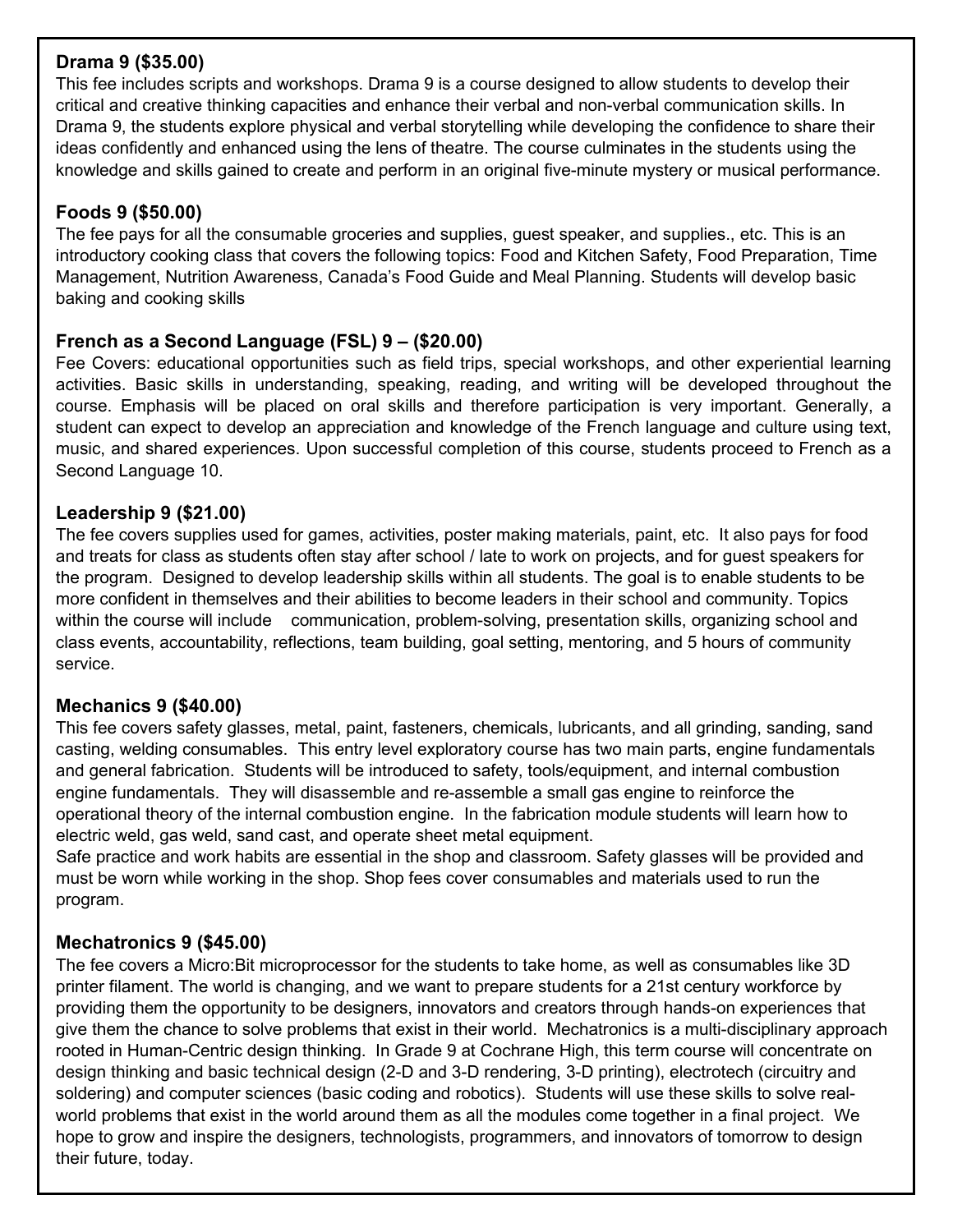#### **P3 Cochrane Hockey Academy (Fee – Contact P3 Sports)**

For students with an aspiration for high intensity training towards their hockey career. This program is provided to build athletes and leaders in the community of Cochrane. This program has been developed as a user pay model and students wishing to participate will be required to pay a fee to enroll.

#### **Fine and Performing Arts - Choral 9 (Full Year Program) (\$45.00)**

Choir offers students the opportunity to study choral music as a member of a vocal ensemble. This performance- based course allows students to develop both creatively and critically through the interpretation of selected music. Students will explore through rehearsal, practice, and performance how choirs are a vehicle for communicating emotional and intellectual intent, while provoking the same in both performer and audience. Choir is designed as an extension and deepening of the Choral Music 10-20-30 program. Enrolment in this course will be based on the teacher's recommendation and permission by the principal. It is recommended that students have taken the courses in sequence and accompanied by Choral 15-25-35. This is a J-Block course that occurs outside of the regular timetable. Students will attend a weekly mass rehearsal (Wednesday after school from 3:50-5:30) as well as regular scheduled sectional rehearsals. Students enrolled in the music program (one or more ensembles) at Cochrane High will pay an additional yearly fee of \$40 to the Cochrane High School Band Parents Association.

#### **Positive Psychology 9 (\$10.00)**

The fee covers exercise books, pencil crayons, consumable supplies for labs (candy, food materials), poster paper and photocopies. Psychology is the study of cognitive, emotional, and behavioural processes and helps us understand ourselves and others. This unique course will focus on the science of stress, test anxiety reduction and study skills techniques, social and emotional learning strategies, coping strategies, and regular heart-focused breathing sessions using HeartMath biofeedback sensors. Students will have access to the sensors each class and will learn how to use the breath to calm down and refocus, helping them to better manage stress and test anxiety.

#### **Sports Performance 9 (\$50.00)**

This fee covers the cost of a t-shirt, admission fees for various fitness facilities such as yoga and spin, as well as online fitness programming. The goal of Sports Performance 9 is to give students the confidence, knowledge, and skills to safely participate in introductory sports training in the weight room facility. We will provide students with the confidence needed to use different weight room equipment in a safe and controlled manner, while developing functional movement patterns and skills that contribute to healthy lifestyles and improved personal performance. Students will understand the introductory knowledge of how and why exercises can contribute to performance in sport and improve injury prevention.

#### **Wildlife 9 (\$15.00)**

The Environmental and Outdoor Education program is a student-centered program designed to enhance the participant's learning ability, self-confidence, and self-discipline. This course is an adventure where individuals can challenge themselves mentally, physically, socially, and emotionally. The student will learn to utilize the great outdoors as a classroom and incorporate many skills to live an active and healthy lifestyle. Students should anticipate that we may be outside every class period (regardless of weather); students should dress accordingly and bring appropriate outdoor clothing. The students will be introduced to many safe, comfortable, outdoor experiences in all seasons. This is an activity-based option offering activities such as rock climbing, canoeing, kayaking, orienteering, archery, hiking, mountain biking, downhill skiing, cross country skiing, and snowshoeing. There will be approximately 2 field trips per month and the students must attend a minimum of two field trips. We plan on 3-4 off campus trips/activities per term, and the students are expected to attend a minimum of two field trips.